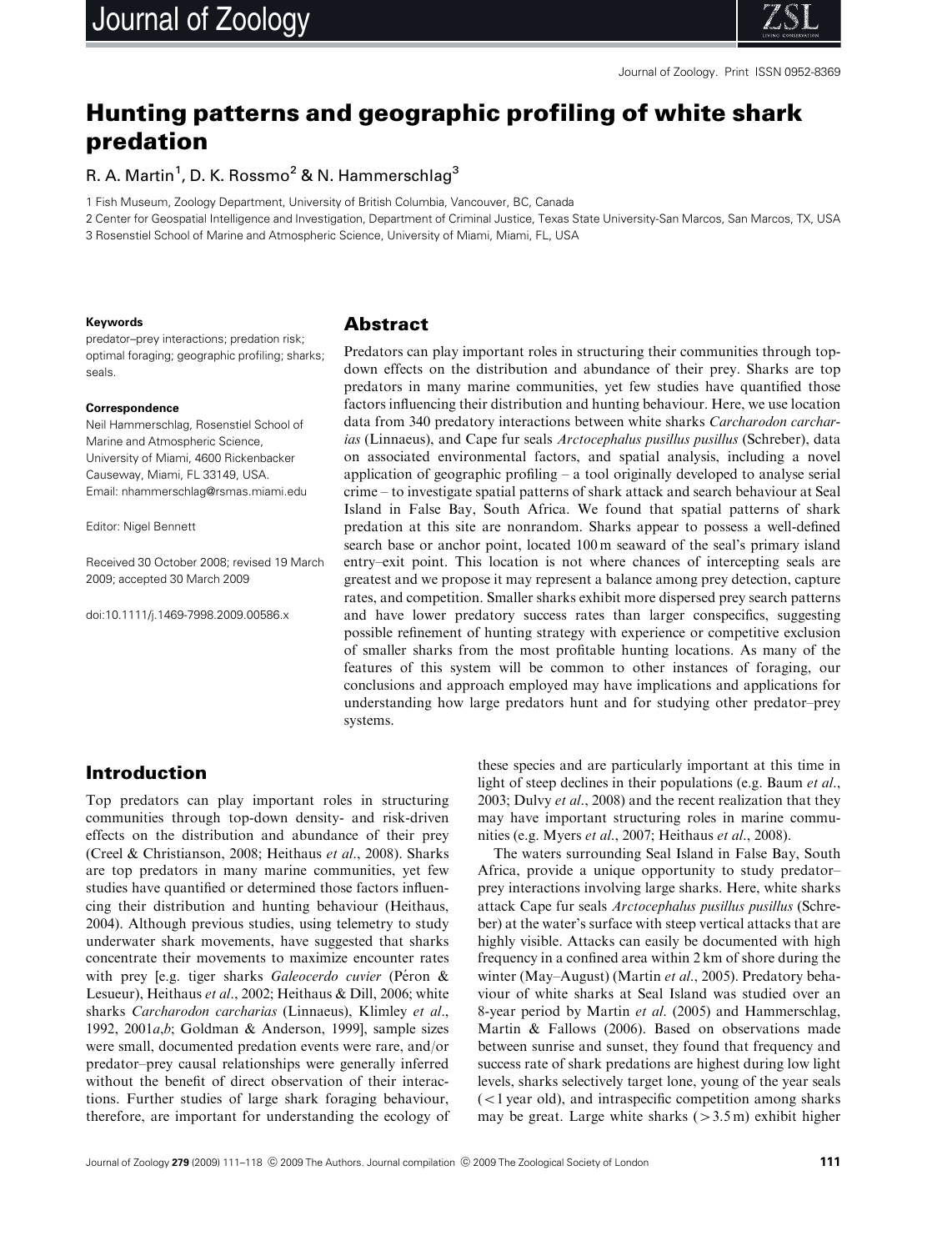seal capture success rates than smaller individuals. Predatory success rate decreases with proximity to the island, which may be the result of sharks launching suboptimal strikes to prevent kleptoparasitism by conspecifics. What remains unknown at this site is whether sharks search for prey in the waters surrounding Seal Island in a random fashion, limit their searches to pinniped entry–exit points, or focus their hunting in specific areas along the seal's travel path from land to open water. At Seal Island, the ability to document a large proportion of natural predation events that occur frequently in a restricted area facilitates investigation of spatial aspects of white shark predation, including both attack and search patterns.

Geographic profiling (GP) was originally developed as a criminal investigative tool to analyse patterns of serial crime (Rossmo, 1997, 2000). It uses the locations of a series of crimes linked to a common offender to determine the most probable area for that offender's origin of search behaviour (referred to as the search base or anchor point). GP is the most sophisticated and accurate method available for investigating the possible location of an anchor point from a spatial pattern of connected incidents (Rossmo, 2000; Rich & Shively, 2004). In addition to applications in a wide range of human geographic behaviour (Kucera, 2005; Rossmo, Hammerschlag & Martin, 2007), GP has also been used to study the foraging behaviour of pipistrelle bats Pipistrellus pipistrellus (Schreber) and Pipistrellus pygmaeus (Leach) (Le Comber et al., 2006) and bumblebees Bombus terrestris (Linnaeus) (Raine, Rossmo & Le Comber, 2009). However, in those studies, GP was used to test the technique in describing and distinguishing between different foraging patterns. In contrast, we apply GP here for the first time to the marine environment to determine whether or not shark search behaviour is influenced by an anchor point. Establishing the existence, including location, size and shape of an anchor point – the 'centre of gravity' for a search pattern – provides insight into the hunting behaviour (search, attack and kill retention) and optimal foraging of sharks at Seal Island. GP is further described in the 'Materials and Methods'.

The objective of this study is to determine whether there are any identifiable and predictable patterns of white shark predatory attacks on Cape fur seals at Seal Island using spatial analysis and GP. We analysed the locations of 340 predatory events and associated environmental data to determine whether: (1) there is a relationship between shark attack locations and distance from the island; (2) the point pattern of shark attack locations at this site are random, clustered or dispersed; (3) white sharks possess a search base or anchor point, and if so, where is it located and what is its size and shape.

# Materials and methods

### Study site

Seal Island is a rocky islet located at the north end of False Bay, South Africa, centred at latitude  $34.1374^{\circ}$ S, longitude  $18.5825^{\circ}E$  (Fig. 1). Its underwater topography features a sharp drop-off along most of the western side where water depth reaches 20 m within 50 m of shore, and a broad shallow shelf along the north-east side where the water does not reach comparable depths until 400 m from shore. Some 64 000 Cape fur seals (David, 1991; Kirkman, Oosthuizen & Meyer, 2006) occupy the island and forage within the bay and offshore, primarily leaving and returning in groups from a single point: a variably submerged rocky outcrop called the Launch Pad (LP), located just south of the island's south point (Fig. 1c). Predatory attacks by sharks occur at the surface and are concentrated close to shore (within  $\langle 2 \text{ km} \rangle$  on the southern side of the island, primarily when seals are travelling to and from LP (Martin et al., 2005). In the winter, mean daily (between sunrise and sunset) attack frequency is 6.7 with up to 43 predatory events recorded on a single day (Hammerschlag et al., 2006).

#### Data collection

By stationing at a terminus off Seal Island, a single vessel can survey the waters around the island some  $270^{\circ}$ , uninterrupted to a distance of 3.0 km. With two vessels at opposite terminals, nearly all the water surrounding Seal Island can be surveyed to a comparable distance (Fig. 1c). During the winter of 2004, environmental and GPSreferenced data were recorded from 340 natural predatory interactions between white sharks and seals within 2000 m of Seal Island. Methods of predation event detection and approach follow Martin et al. (2005) and Hammerschlag et al. (2006). When a predatory event was detected, at least



**Figure 1** Study site: (a) location of False Bay, South Africa, with the 200 m depth contour indicated; (b) location of Seal Island within False Bay, showing the main path of pinniped movement leaving and returning to the island (grey triangle); (c) depth contours (m) with location of the Launch Pad marked. While waiting for predation events, boats were stationed (indicated with an 'x') on opposite ends of the south side of the island. This allows nearly all the water surrounding Seal Island to be surveyed by two boats, but is closest to where the majority of predation events occur.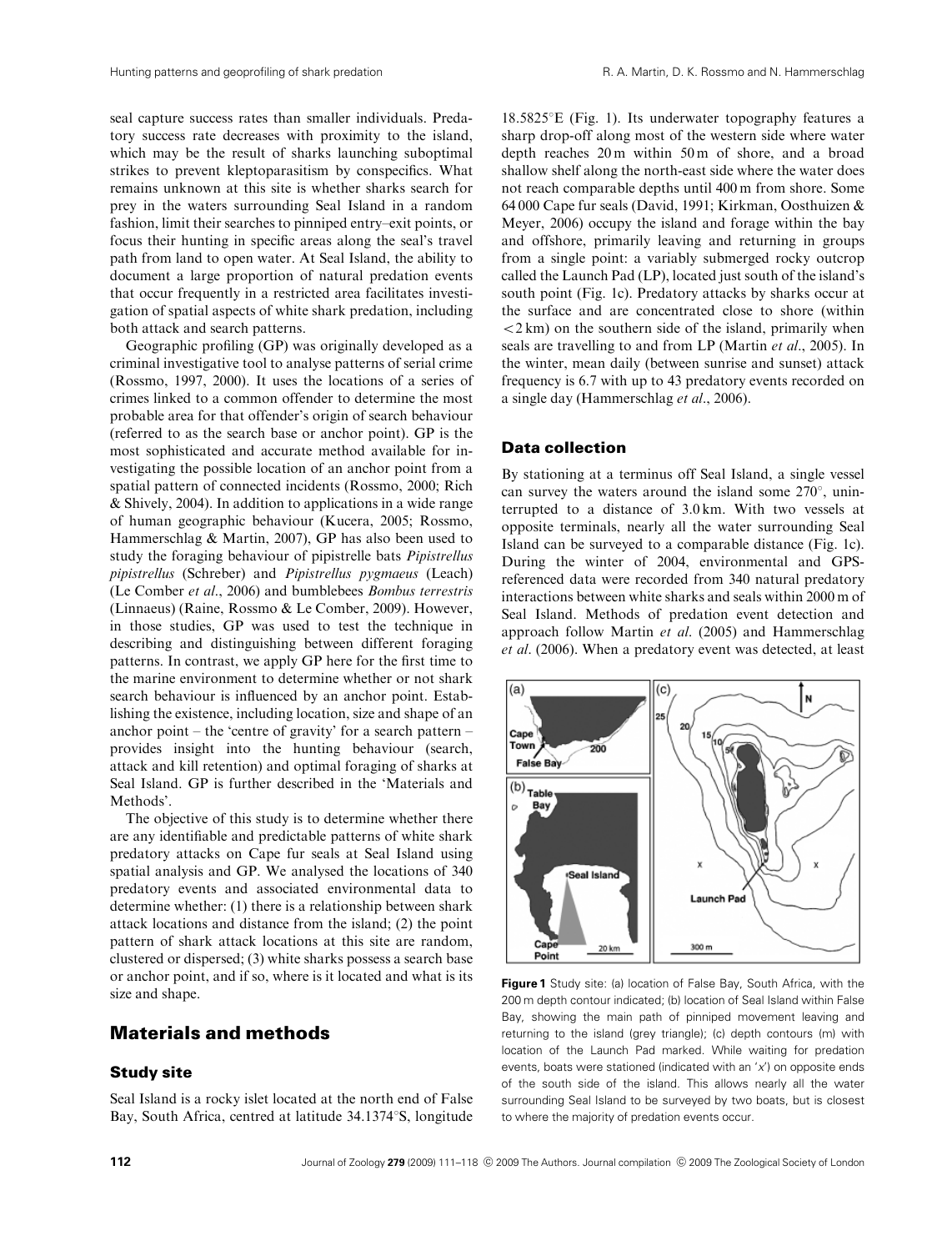two observers from the research team were dedicated to guiding the vessel to the location of the initial strike where GPS coordinates were recorded, accurate to within 5 m. Ocean depth here was measured using an on-board depth sounder. Predatory attacks were categorized as successful (seal eaten) or unsuccessful (seal not eaten). During or immediately following many predatory events, sharks were close enough  $(< 3 \,\mathrm{m})$  for sufficient time to permit estimation of shark size. Estimations were made independently by two trained observers. Shark lengths were estimated to the nearest 0.5 m against known dimensions of the boat and placed into one of three size categories: small  $( $3 \text{ m}$ );$ medium (3–3.5 m); or large ( $>$ 3.5 m). Shark length was only recorded when it could be estimated with confidence by both trained observers (85 out of 340 total predations).

## Spatial analysis and geographic profiling

To gain further insight into shark foraging at Seal Island, their attack locations were spatially analysed and geographically profiled. While we could not observe shark search patterns directly, attack locations could be recorded. These locations are a function of predator and prey intersections in time and space, so it is possible to make inferences about shark hunting behaviour from the point pattern of attacks. Telemetry tracking of tagged seals (Laroche et al., 2008) as well as following individual groups (Martin et al., 2005) indicate that seals travel from Seal Island to the Atlantic Ocean and back in a wedge-shaped path (Fig. 1b), the apex of which is LP – their primary entry and exit point (Fig. 1c). This movement means that prey density decreases linearly with distance from LP as the same number of seals are spread over an increasingly larger area as they swim from a single point (LP) outwards toward the ocean.

To study the spatial relationship between shark attack locations and distance from the Island, attacks were plotted against distance from LP, while a radar chart was used to examine the directional distribution of shark attacks relative to LP.

To determine whether shark attack locations in False Bay are random, clustered or dispersed, and to investigate the possibility of an anchor point for shark hunting behaviour, the locations of predation events were entered into a GP program called Rigel (developed by ECRI, [http://www.ecri](http://www.ecricanada.com) [canada.com, accessed 25 January 2008\).](http://www.ecricanada.com) Rigel generates a [number of spatial statistics, and outputs a probability sur](http://www.ecricanada.com)[face called a geoprofile, which shows the most likely anchor](http://www.ecricanada.com) [point area \(referenced to the attack locations\). A geoprofile](http://www.ecricanada.com) [consists of 40 000 pixels, each with its own likelihood value](http://www.ecricanada.com) (z[-score\) displayed through a colour scale. For this study, we](http://www.ecricanada.com) [used only the peak 1% of the geoprofile \(the 400 pixels with](http://www.ecricanada.com) the highest z[-scores, indicating the area that most probably](http://www.ecricanada.com) [contains the anchor point\). If sharks engage in random or](http://www.ecricanada.com) [uniform search behaviour, then the geoprofile will not](http://www.ecricanada.com) [possess a clearly defined peak as no single location will have](http://www.ecricanada.com) a high z-score (either most z[-scores will be similar in value,](http://www.ecricanada.com) [or several random pixels will have moderate](http://www.ecricanada.com) z-scores).

[However, if shark search behaviour is influenced by an](http://www.ecricanada.com) [anchor point, then a peak profile area will be evident.](http://www.ecricanada.com)

The GP algorithm incorporates two main concepts: distance decay; and a buffer zone (Rossmo, 1997, 2000; Equation 1). Distance decay is the tendency for spatial interactions to occur close to a predator's anchor point and then decrease with distance, a consequence of travel costs (e.g. energy and time), or selection of first encountered prey. The buffer zone is an area of reduced attack probability immediately surrounding the anchor point, resulting from the interaction of nonlinear distance decay and a linear increase in predatory opportunities with distance. In cross section, this function looks like a sloping calderic volcano (Fig. 2). To locate a predator's anchor point, the function is reversed and centred on the attack site. If there are multiple attack sites linked to the predator, multiple functions are used and combined to create a three-dimensional probability surface (for further illustration, see Le Comber et al., 2006).

For each attack site  $(i, j)$  within the study area, the algorithm used in GP calculates the score function  $p$  as follows (Rossmo, 2000):

Equation 1 GP Algorithm

$$
p_{ij} = k \sum_{n=1}^{C} \left[ \phi / (|x_i - x_n| + |y_j - y_n|)^f \right] + (1 - \phi)(B^{g-f}) / (2B - |x_i - x_n| - |y_j - y_n|)^g \right]
$$
(1)

where

$$
|x_i - x_n| + |y_j - y_n| > B \supset \phi = 1
$$
 (2)

$$
|x_i - x_n| + |y_j - y_n| \le B \supset \phi = 0 \tag{3}
$$

such that  $\phi$  functions as a weighting factor that is set to 0 for sites within the buffer zone, and 1 for sites outside the buffer zone,  $k$  is an empirically determined constant,  $B$  is the radius of the buffer zone,  $C$  is the number of foraging sites,  $f$  and  $g$ are empirically determined exponents,  $(x_i, y_i)$  are the coordinates of point  $(i, j)$  and  $(x_n, y_n)$  are the coordinates of the *n*th site. Thus,  $p_{ii}$  describes the probability that the predator's



Figure 2 Probability function used in the geographic profiling algorithm, showing the relationship between distance from a predator's anchor point and risk of victimization/predation (adopted from Rossmo, 2000). The buffer zone (BZ) is an area of reduced attack probability immediately surrounding the anchor point.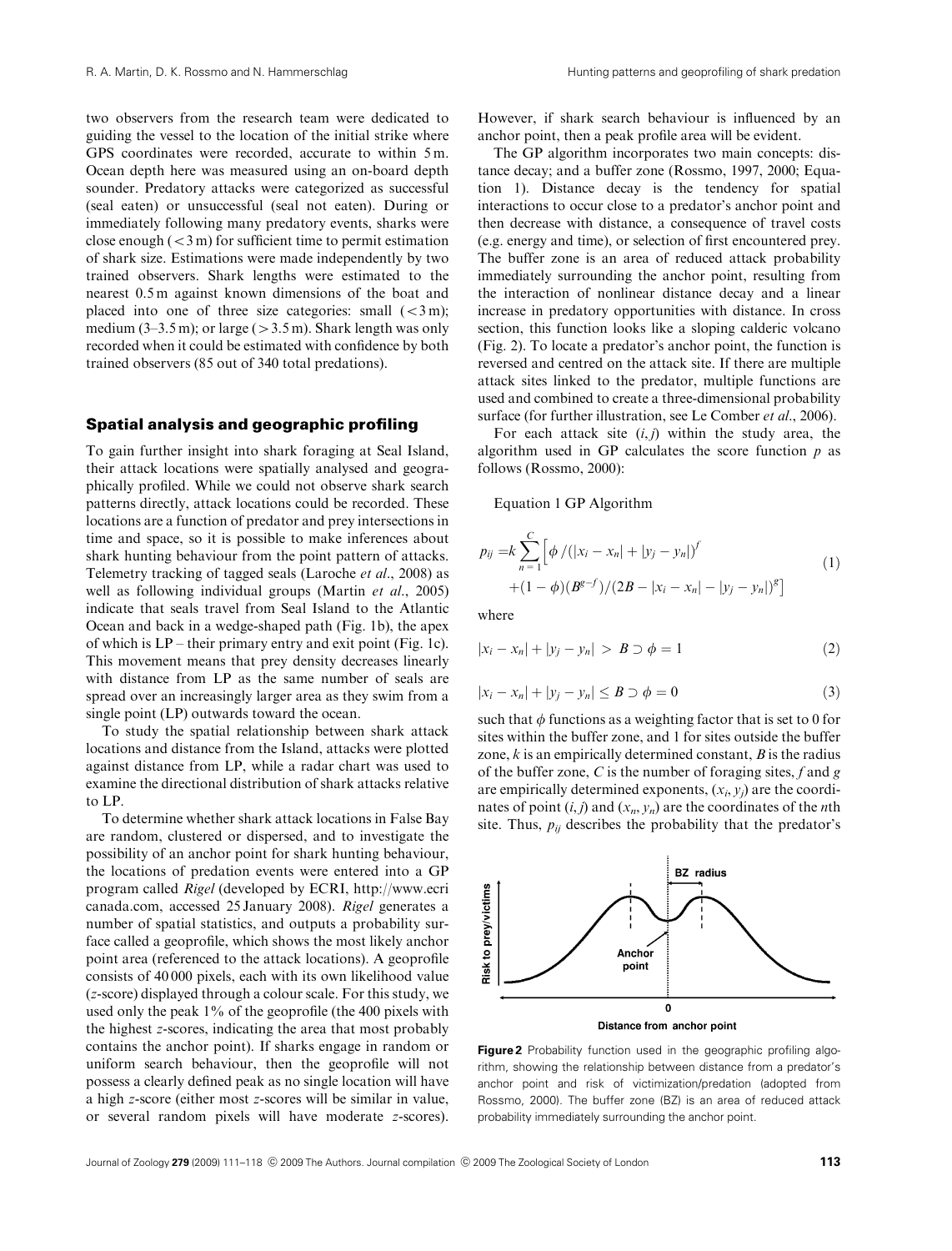base or anchor point occurs at point  $(i, j)$ , given the location of the attack sites.

The following geospatial measures were calculated by Rigel from the point pattern of attack locations: (1) number of attack locations; (2) size of rectangular hunting area encompassing the attack locations; (3) whether the point pattern was random, clustered or dispersed; (4) LP hit score percentage; (5) distance from LP to the geoprofile peak; (6) direction from LP to the geoprofile peak; (7) depth at the



**Figure 3** Point pattern of 340 white shark Carcharodon carcharias attacks (red dots) on Cape fur seals Arctocephalus pusillus pusillus at Seal Island, False Bay, South Africa (June–July 2004), three reference points (blue squares) of known GPS coordinates [centre of Seal Island; Launch Pad (LP), seal entry–exit point; and York Shoal, a shallow reef almost 2 km south-east of LP], and 300 m radius circle centred on LP.

peak 1% of the geoprofile (equal to mean depth recorded for those attacks best defining that area). Hit score percentage (HS%) is a performance efficiency measure used in GP. The HS% for a given pixel is equal to the number of pixels with a higher z-score divided by the total number of pixels. The smaller the HS%, the more accurate the geoprofile; here, however, we use it here to evaluate LP's position on the geoprofile. The lower the HS% of the LP, the closer it is on the geoprofile to the peak area, and the more likely it serves as the search anchor point. HS% can therefore serve as a method of differentiating between anchor point locations for various shark groups.

## Results

The shark attack locations create a point pattern on the ocean surface (Fig. 3). A radar plot of locations of shark predation on Cape fur seals displayed a strong directional bias south of LP (towards the opening of False Bay), where prey concentration is greatest (Fig. 4a).

All else being equal, attack frequency should be directly related to prey density. Because seals move outward from LP in a wedge-shaped pattern, spreading out over larger areas with distance, prey density in False Bay is inversely related to distance  $(A = k/d)$ , where A represents attack frequency,  $k$  is a constant and  $d$  is the distance from LP).

But instead of an inverse relationship, we found that an inverse square distance curve  $(k/d^2)$ ; where k is an empirically determined constant) provided the best fit to the attack frequency data in the 400–1900 m interval ( $n=16$ ,  $r=$ 0.975,  $P < 0.001$ ). This suggests that, at least within this range, predator density must also decrease with distance. At distances  $\leq 300 \,\text{m}$ , where mean ocean depth abruptly decreases from  $>$  25 to  $<$  10 m, the pattern was decoupled (Fig. 4b).

Spatial analytic measures for the point patterns of all shark attack sites ( $n = 340$ ) and various subgroupings are



Figure 4 Spatial patterns of 340 attacks by white sharks Carcharodon carcharias on Cape fur Seals Arctocephalus pusillus pusillus at Seal Island, South Africa: (a) radar chart centred on Launch Pad (LP), showing strong southward bias of attack clustering; and (b) attack frequency versus distance from the LP (pinniped entry–exit point), overlain with a  $k/d^2$  curve (100 m categories) – note that the curve decouples at distances  $0.3$  km, where mean ocean depth changes attack probability.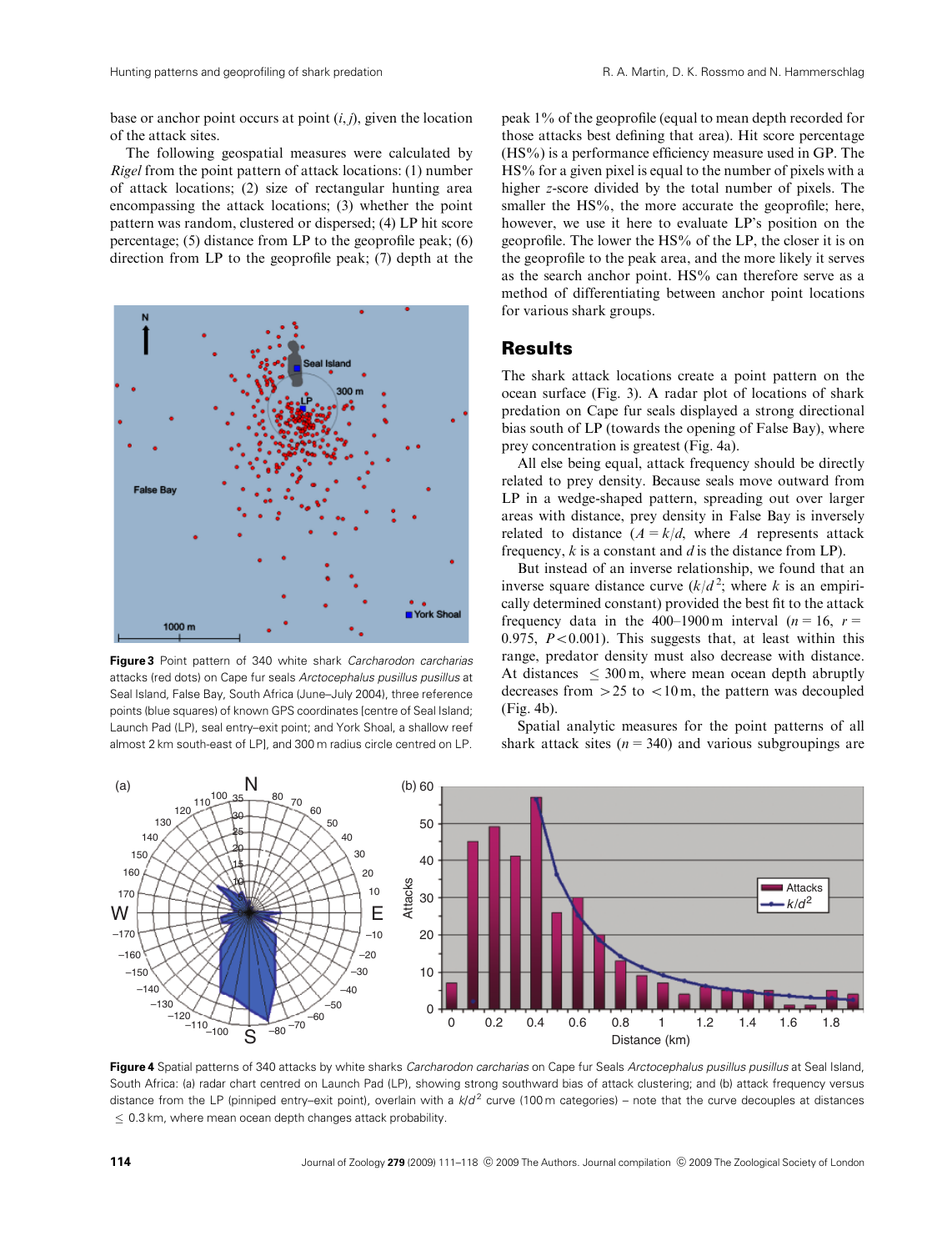| Subgroup                   | Sites (n) | Area $(km^2)$ | Pattern | LP hit score % | Distance (m) | <b>Direction</b> | Depth (m) |
|----------------------------|-----------|---------------|---------|----------------|--------------|------------------|-----------|
| All attacks                | 340       | 7.9           | СL      |                | 101          |                  | 24        |
| Successful attacks         | 150       | 7.9           | СL      |                | 92           |                  | 25        |
| Failed attacks             | 190       | 7.5           | СL      |                | 136          |                  | 25        |
| Incoming seals             | 73        | 6.5           | СL      |                | 123          |                  | 24        |
| Small sharks <sup>a</sup>  | 20        | 2.9           | b       |                |              | <b>SW</b>        | 23        |
| Medium sharks <sup>a</sup> | 45        | 5.97          | СL      |                | 179          | SSW              | 24        |
| Large sharks <sup>a</sup>  | 20        | 3.2           | b.      |                | 166          | SSW              | 24        |

Table 1 Geospatial measures for 340 white shark Carcharodon carcharias attacks on Cape fur seals Arctocephalus pusillus pusillus at Seal Island, South Africa (data from June–July 2004, unless otherwise indicated)

a 2004–2005 data pooled.

<sup>b</sup>Insufficient data.

Area is the size of the rectangular hunting area encompassing the attack locations. Distance and direction are from LP to geoprofile peak. Depth is at the peak 1% of the geoprofile. A factor (subgroup listed) was recorded only when it could be clearly identified. The number of observations (n) vary because not all factors could be identified at every predatory event.

CL, clustered; LP, Launch Pad.

presented in Table 1. All subgroup point patterns were clustered. The peak geoprofile area for small shark attacks is located closer to LP in terms of both Euclidean distance and HS% than the peak geoprofile areas for large and medium-sized shark attacks.

The geographic profile of the shark attacks produced a clear and obvious peak area. This area, which corresponds with the most probable location of the anchor point, occurred 100 m south of the LP, the seal's primary dispersion point (Fig. 5a), where the average depth is 24 m. Geoprofiles showing the anchor points of small, medium and large white sharks are presented in Fig. 5b, c and d, respectively. The pattern of attacks by small sharks resulted in an unfocused anchor point, while that for larger sharks resulted in a more focused anchor point, located further from LP. The higher HS% for larger sharks also indicates their anchor point is further from LP than the anchor point of smaller sharks (Table 1).

# **Discussion**

Only a few studies have quantified or determined those factors influencing the spatial distribution and hunting behaviour of large sharks (Heithaus, 2004). At Seal Island, it is unknown if sharks search for prey in a random fashion or focus their hunting in specific areas along the seal's travel path. Strong directional bias of shark attack sites south of LP (the seals' primary dispersion point) provides a reasonable two-dimensional approximation of the spatial distribution of predator and prey interactions relative to the latter's refuge/haul-out site (Fig. 4a), but it does not predict where individual shark predation will be greatest. Plotting attack frequency against distance from LP provides insight to this question. If sharks search in a random or uniform manner, then frequency of attacks – which require a spatial intersection between predator and prey – should be inversely related to distance from LP because of decreasing seal density. Instead, an inverse *square* distance curve  $(k/d^2)$  provided the best fit to the attack frequency data in the 400–1900 m interval, suggesting predator search density also decreased

linearly with distance from LP (Fig. 4b). Such a pattern may reflect an optimal spatial arrangement, within which predators balance prey density against competition.

Seals are primarily detected by white sharks stalking from below via vision (Strong, 1996). At Seal Island, shark vision is limited by ocean visibility (ranging from 7 to 15 m, vertically), which increases with distance seaward from LP because of ocean depth and the trigonometry of Snell's Law. Light reflection within the cone defined by Snell's Law restricts the horizontal range of vision  $(r)$  to roughly the depth at which a shark is swimming; more precisely,  $r = D \tan 48.5^{\circ}$  (~1.13D), where D is the swimming depth of the shark. Therefore, at some point as a shark approaches LP, decreasing ocean depth and water clarity begin to restrict its ability to detect prey.

As expected, the decoupling of the  $k/d^2$  pattern at distances  $\leq 300 \text{ m}$  from LP is correlated with abrupt changes in bottom topography near Seal Island, in particular, decrease in mean depth (Fig. 1c). A decrease in depth (1) increases probability of visual detection of sharks by seals by reducing the amount of water between predator and prey; (2) reduces shark vertical strike distance, thereby reducing the impact energy and incapacitation probability of the initial strike (Hammerschlag et al., 2006). This decoupling of the pattern also reflects the reduced ocean visibility near the island due to the continual release of seal excreta by the resident colony as well as the seals' behaviour of negotiating the last  $60 \text{ m}$  or so of their return to LP along the ocean bottom, thereby eliminating their vulnerability to attack from below.

GP was used to outline the nature of spatial patterning in shark predation in False Bay. However, the application of GP to shark attacks raises two issues. First, unlike predators with a den, burrow or nest, sharks are constantly mobile and do not have a fixed anchor point. But this does not necessarily mean their search behaviour is unconstrained. An anchor point represents a 'centre of gravity' around which a predator's efforts to locate prey are based, characterized by an optimal balance between prey density, competition and environment. Presence of prey and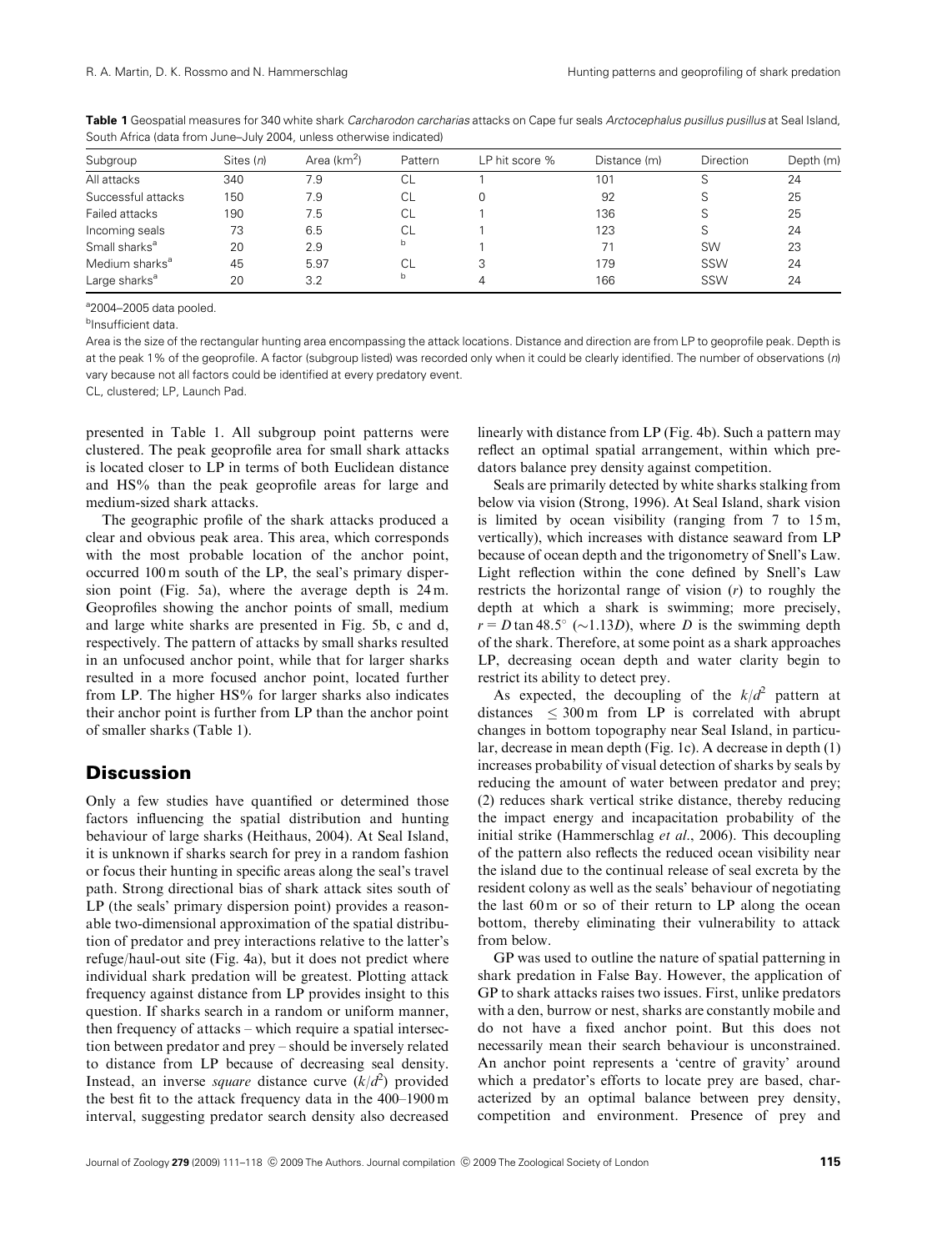

**Figure 5** (a) Peak 1% geoprofile of 340 white shark *Carcharodon* carcharias attacks on Cape fur seals Arctocephalus pusillus pusillus at Seal Island, South Africa, over primary seal travel path from and returning to the island (a triangle originating at Launch Pad and widening to the south; see Fig. 1b); the geoprofile shows a strong, well-defined anchor point (the ranges for the z-score – the likelihood value of the anchor point for a given pixel in a geoprofile – are depicted with different colours, outlined in the legend). Peak 1% geoprofiles of white shark C. carcharias attacks at Seal Island by total length, showing increasing focus of anchor point with increasing size (i.e. experience): (b) small sharks  $(<$  3 m); (c) medium sharks (3-3.5 m); (d) large sharks  $(>3.5 \text{ m})$ .

competitors are dynamic, so the optimality of an anchor point will flux over time, necessitating predator searches of nearby areas between return visits to the anchor point.

Second, even if shark predation is spatially focused by an anchor point, different sharks in the same environment may not share the same anchor point. This could be problematic for GP, which is normally used to analyse serial crimes linked to a single offender. However, because predation is relatively inflexible (Martin et al., 2005), the hunting behaviour of a single predator species on a single prey species at a given site converges on a narrow subset of possibilities. The geographic characteristics in a given environment should produce a limited number of optimal search bases.

The geoprofile resulting from our data provides a way of testing this hypothesis (see Kucera, 2005, for an example of how this was done with group insurgent activity in Baghdad). The hunting behaviour of sharks could be constrained in one of three ways: (1) influenced by a single anchor point – this would result in a single peak area on the geoprofile; (2) influenced by multiple anchor points – this would result in multiple peak areas on the geoprofile; (3) uninfluenced by any anchor point (random or uniform search behaviour) – this would result in no obvious peak areas on the geoprofile, only a roughly uniform probability surface or perhaps several chance small peaks. Our data resulted in a clear and well-defined single peak on the geoprofile, suggesting not only that shark movement around Seal Island is nonrandom, but also that sharks follow search patterns around an optimal common anchor point.

The geoprofile peak, corresponding with the most probable location of the anchor point or search base, is not at LP, the seals' primary entry and exit point from the island; rather, it occurs 100 m south, in an area with an average depth of about 24 m (Fig. 5a). This anchor point location is not where a shark's chances of encountering and intercepting seals are greatest (which is at LP). We propose this location may be where individual white sharks optimize their predatory success rate as a function of proximity to LP and ocean depth under conditions of: (1) probability of prey encounter; (2) capture rate; (3) intraspecific competition. Acoustic tracking of both sharks and seals at this site could be used to further test these hypotheses. Supporting this interpretation, Klimley et al. (1992, 2001b) suggest that white sharks position themselves around shore-based seal rookeries off the coast of California to maximize their chance of intercepting and capturing pinnipeds at entry and departure points.

A range of animals exhibit size or ontogenetic differences in foraging behaviour and success rate [e.g. common marmosets, Callithrix jacchus (Linnaeus), in Brazil, Souto et al., 2007; and lions, Panthera leo (Meyer), in the Serengeti, Schaller, 1972]. Our results suggest size-based differences in shark hunting behaviour at Seal Island, comparable to white sharks at other locations.

The anchor point of large sharks at Seal Island is considerably more focused than the anchor point of small sharks, while the anchor point of intermediate-length sharks falls somewhere in between (see Fig. 5b, c and d). Similarly, at South-east Farallon Island, California, Goldman & Anderson (1999) found white sharks  $\lt$ 4 m long utilized significantly larger activity spaces (larger spatial range) than individuals  $>4.5$  m. Size dominance is one possible explanation for this pattern as larger sharks may competitively exclude smaller sharks from the most profitable hunting areas. Smaller sharks could also choose to range further because of a higher probability of kill loss to larger and stronger competitors in optimal areas. Therefore, smaller sharks may only search in the most profitable hunting locations when larger sharks are not present.

Alternatively, experience and spatial learning could play a role in hunting site selection by white sharks. Goldman & Anderson (1999) concluded larger, presumably more experienced white sharks restricted their movements to smaller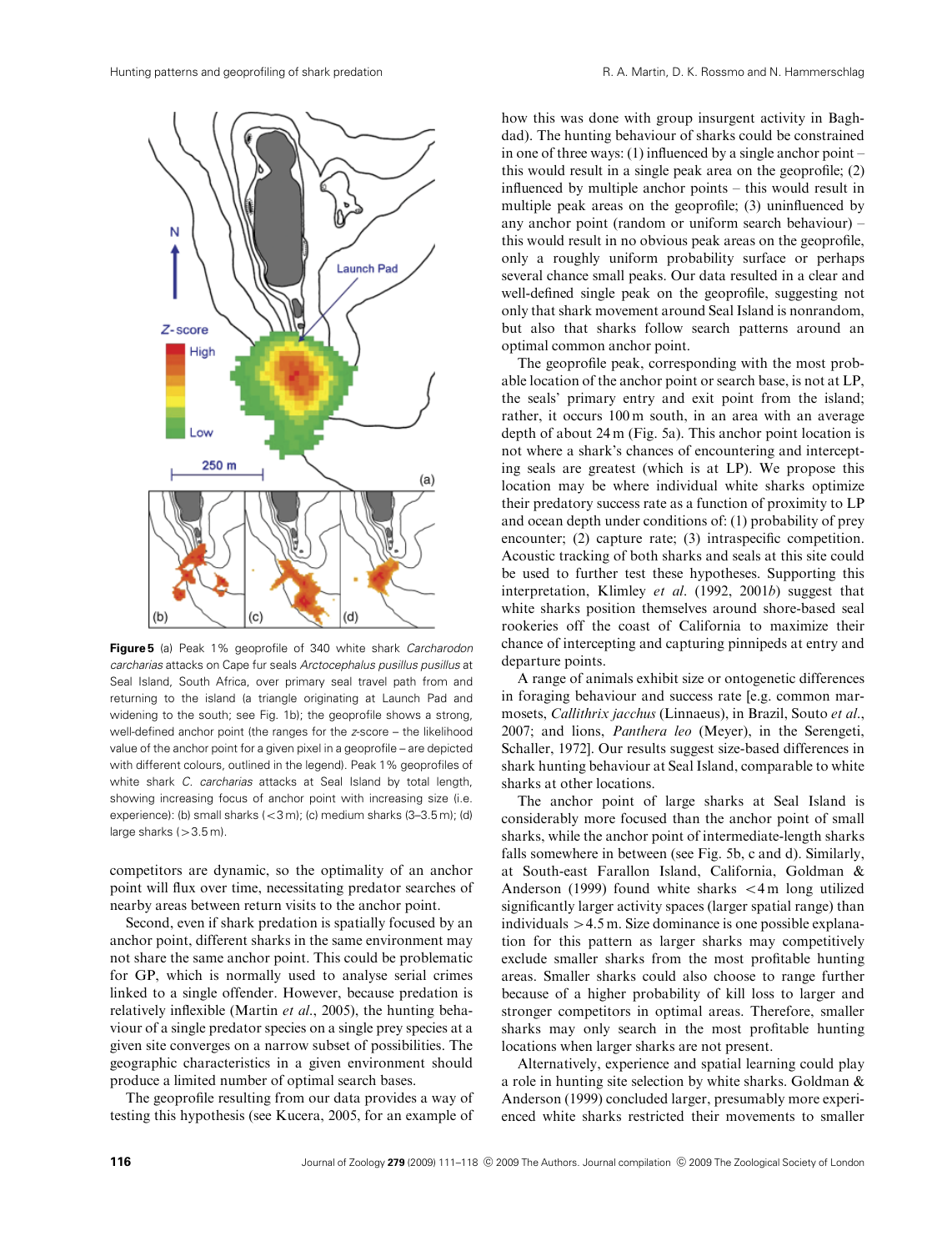areas where they had made successful kills in previous years, while younger, less experienced sharks moved over a wider area because they had not yet learned the best hunting sites. This pattern is also consistent with our geoprofiling results and the higher predatory success rate of larger sharks at Seal Island reported by Martin et al. (2005). Lions in the Serengeti limit their hunting activities to areas they have learned contain worthwhile concentrations of suitable prey (Schaller, 1972). White sharks, like other predators, may refine their search patterns with experience and learn to concentrate hunting efforts in those locations with the highest probability of successful prey capture.

GP provides a useful means of analysing large sets of spatial foraging data, modelling predator hunting methods, and graphically summarizing point patterns. Le Comber et al. (2006) used techniques of GP to study the foraging patterns in two sympatric colonies of pipistrelle bats and found that model variables can be used as numerical descriptors of foraging patterns that differentiate interspecies foraging patterns. In an experimental study of bumblebee foraging, Raine et al. (2009) applied GP to reduce complex patterns of spatial data to a small number of parameters, and discriminate between foraging patterns resulting from different hypothetical foraging algorithms and flower densities. In the present study, we used it to reveal that white shark hunting patterns at Seal Island are nonrandom and appear to be based around a common anchor point. Smaller sharks exhibit more dispersed prey search patterns and have lower predatory success rates than larger conspecifics. Our study system is likely to share features in common with other systems where predator hunting patterns are not well understood and difficult to study; our approach and conclusions may therefore be applicable to the study of other predator–prey systems.

## Acknowledgements

We thank C. Fallows, M. Fallows, R. Lawrence and M. Bright for invaluable support, and our research assistants for their work and dedication. Thanks to ReefQuest Center for Shark Research and the Herbert W. Hoover Foundation for funding. We thank H. Oosthuizen and MCM for permitting us to work at Seal Island. A special thanks to C. Peyer and A.E. Martin for support. Thanks to T. Kellison, A.P. Klimley, S. Le Comber, M.R. Heithaus and the anonymous reviewers for helping us strengthen this paper.

## References

- Baum, J.K., Myers, R.A., Kehler, D.G., Worm, B., Harley, S.J. & Doherty, P.A. (2003). Collapse and conservation of shark populations in the Northwest Atlantic. Science 299, 389–392.
- Creel, S. & Christianson, D. (2008). Relationships between direct predation and risk effects. Trends Ecol. Evol. 23, 194–201.
- David, J.H.M. (1991). History and current status of the seal population in False Bay. Trans. Roy. Soc. S. Afr. 47, 641–647.
- Dulvy, N.K., Baum, J.K., Clarke, S., Compagno, L.J.V., Cortes, E., Domingo, A., Fordham, S., Fowler, S., Francis, M., Gibson, C., Martinez, J., Musick, J.A., Soldo, A., Stevens, J.D. & Valenti, S. (2008). You can swim but you can't hide: the global status and conservation of oceanic pelagic sharks and rays. Aquatic Conserv.: Mar. Freshw. Ecosyst 18, 459–482.
- Goldman, K.J. & Anderson, S.D. (1999). Space utilization and swimming depth of white sharks, Carcharodon carcharias, at the South Farallon Islands, central California. Environ. Biol. Fish 56, 351–364.
- Hammerschlag, N., Martin, R.A. & Fallows, C. (2006). Effects of environmental conditions on predator–prey interactions between white sharks (Carcharodon carcharias) and Cape fur seals (Arctocephalus pusillus pusillus) at Seal Island, South Africa. Environ. Biol. Fish 76, 341–350.
- Heithaus, M.R. (2004). Predator–prey interactions. In Biology of sharks and their relatives: 487–522. Carrier, J.C., Musick, J.A. & Heithaus, M.R. (Eds). Boca Raton, FL: CRC Press.
- Heithaus, M.R. & Dill, L.M. (2006). Does tiger shark predation risk influence foraging habitat use by bottlenose dolphins at multiple spatial scales? Oikos 114, 257–226.
- Heithaus, M.R., Dill, L.M., Marshall, G.J. & Buhleier, B. (2002). Habitat use and foraging behaviour of tiger sharks (Galeocerdo cuvier) in a seagrass ecosystem. Mar. Biol. 140, 237–248.
- Heithaus, M.R., Frid, A., Wirsing, A.J. & Worm, B. (2008). Predicting ecological consequences of marine top predator declines. Trends Ecol. Evol. 23, 202-210.
- Kirkman, S.P., Oosthuizen, W.H. & Meyer, M.A. (2006). The seal population of Seal Island, False Bay. In Finding a balance: white shark conservation and recreational safety in the inshore waters of Cape Town, South Africa. Proceedings of a Specialist Workshop. WWF South Africa Report Series – 2006/Marine/001: 83–94. Nell, D.C. & Peschak, T.P. (Eds). Cape town: WWF South Africa.
- Klimley, A.P., Anderson, S.D., Pyle, P. & Henderson, R.P. (1992). Spatiotemporal patterns of white shark (Carcharodon carcharias) predation at the South Farallon Islands, California. Copeia 3, 680–690.
- Klimley, A.P., Le Boeuf, B.J., Cantara, K.M., Richert, J.E., Davis, S.F. & Van Sommeran, S. (2001a). Radio-acoustic positioning as a tool for studying site-specific behaviour of the white shark and large marine species. Mar. Biol. 138, 429–446.
- Klimley, A.P., Le Boeuf, B.J., Cantara, K.M., Richert, J.E., Davis, S.F., Van Sommeran, S. & Kelly, J.T. (2001b). The hunting strategy of white sharks (Carcharodon carcharias) near a seal colony. Mar. Biol. 138, 617–636.
- Kucera, H. (2005). Hunting insurgents: geographic profiling adds a new weapon. GeoWorld 30–32.